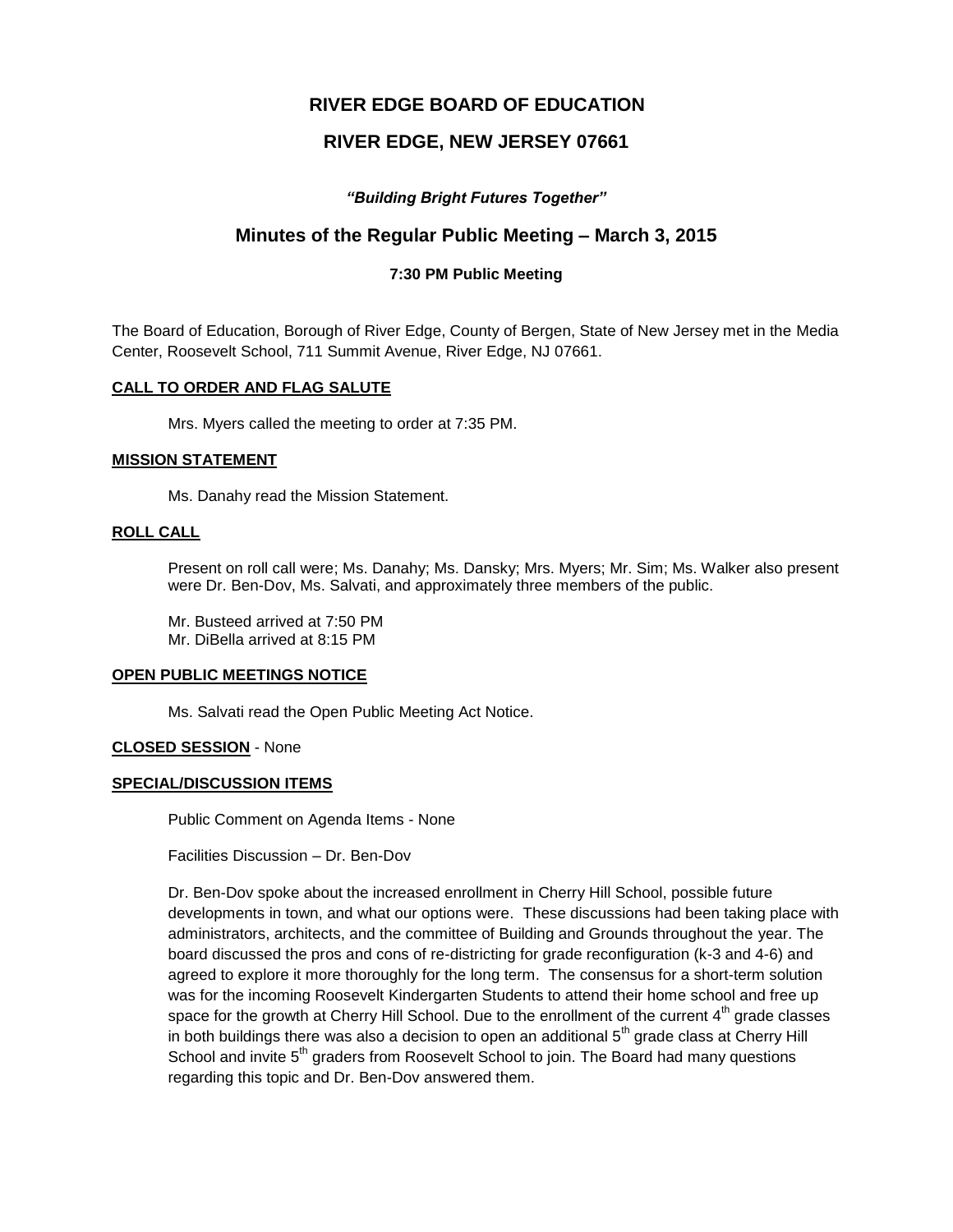Discussion of the Preliminary 2015-2016 Budget – Dr. Ben-Dov and Mrs. Salvati

Ms. Salvati and Dr. Ben-Dov presented the revised 2015-2016 school year budget following the release of the state aid amounts that were announced on February 26, 2015. They also explained all the items that have been cut since the last presentation. While state aid was flat this year, it does not keep pace with the rising expenses. Ms. Salvati and Dr. Ben-Dov answered any questions the board had on their presentation.

# **REPORTS**

## **SUPERINTENDENT**

Dr. Ben-Dov reported on the following:

- Dr. Ben-Dov stated the District managed to have a full day of school on Monday and 5th and 6th graders started PARCC testing that day. There were no technical difficulties to report with Chrome books. Dr. Ben-Dov thanked Mr. Tee, Mrs. Heitman and the rest of the staff for being so well prepared for this test.
- **•** Dr. Ben-Dov spoke to  $6<sup>th</sup>$  graders in Cherry Hill School yesterday and  $5<sup>th</sup>$  graders in Roosevelt School today and asked them to rate the test in terms of difficultly using the numbers 1-10. Their responses were around the middle and up to eight.
- Principals are interviewing candidates for the many replacement positions needed for this Spring and the administrators are observing demo lessons. Dr. Ben-Dov intends to have everyone in place before the April Maternity leaves begin.
- Erika Steinbauer's memorial gift is ready. We are waiting for the plaque to be ready. She is hoping to share it with the Board at the March  $18<sup>th</sup>$  Board Meeting.
- $\bullet$  Dr. Ben-Dov attended the National AASA Conference on February 26<sup>th</sup> and February 27<sup>th</sup>. She attended some interesting workshops on Digital Instruction for World Language and Intervention, School/Board Superintendent Relationships and Functioning, the Value of Twitter, Professional Development Online, The Role of School Leaders, National Superintendents Certificate, and many discussions on PARCC.
- Governor Chris Christie will speak at the Town Hall in Fair Lawn on March  $4<sup>th</sup>$ . Dr. Ben-Dov and Ms. Salvati plan on attending.

### **PRINCIPAL**

Dr. Ben-Dov reported for Mrs. Rosen on the following:

- Primary colors are the theme for Art this month. Many students are wearing primary colored t-shirts to school.
- March is the month of Math Madness. Students are participating in Pi Day.
- Read Across America is being celebrated this week. Cherry Hill and New Bridge Center celebrated all week with Dr. Seuss. The students participated with crazy hat day, crazy sock day, mismatch day, green snack day, and sports shirt day.

# **BOARD SECRETARY**

Ms. Salvati reported on the following:

 Ms. Salvati has started discussions with the River Edge Borough in regards to replacing the temporary steps behind Cherry Hill School on June Court.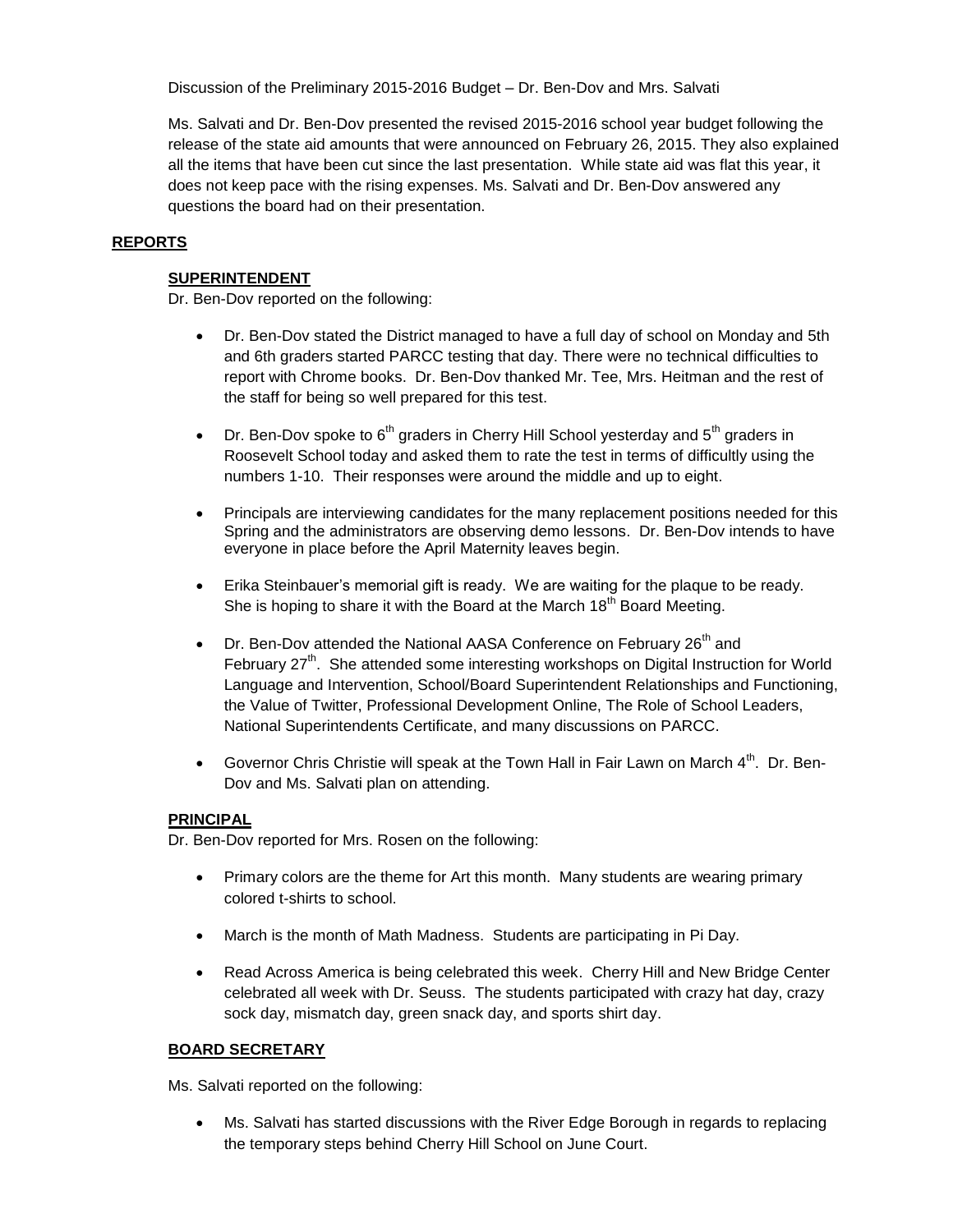### **PRESIDENT**

Mrs. Myers reported on the following:

- $\bullet$  Mrs. Myers stated there will be a Committee Meeting Night on Wednesday, March 11<sup>th</sup> starting at 6:30 PM.
- $\bullet$  Mr. Alfred Annunziata will attend the April 1<sup>st</sup> board meeting for Ethics Training.

#### **COMMITTEES**

No committees reported at this meeting

#### **MOTIONS TO BE ACTED UPON**

#### **ADMINISTRATION/POLICY**

Motion by Mr. Busteed Seconded by Mr. DiBella

- 1. That the Board of Education approve the Minutes and Confidential Minutes February 4, 2015.
- 2. That the Board of Education approve the staff development and travel as per the schedules for March 2015 including relevant mileage reimbursement. (Addendum)
- 3. That the Board of Education approve the completion of the following emergency drills:

| School             | <b>Dates</b>                                               |
|--------------------|------------------------------------------------------------|
| Cherry Hill School | February 11, 2015 Lockdown<br>February 12, 2015 Fire Drill |
| Roosevelt School   | February 11, 2015 Fire Drill<br>February 27, 2015 Lockdown |

### **CURRICULUM/EDUCATION** - None

### **BUILDINGS & GROUNDS** - None

### **FINANCE/GRANTS/GIFTS**

1. That the Board of Education authorize the contract with Educational Data Services for services in connection with the cooperative bidding for supplies and other categories as mutually agreed upon for the 2015-2016 school year at a fee of \$3040.00. (Addendum)

# **PERSONNEL**

- 1. That the Board of Education accept, with regret, the retirement of Lori Rosner, Speech/Language Specialist Teacher, effective July 1, 2015.
- 2. That the Board of Education, with the recommendation of the Superintendent approve the following as Substitute Nurse for the 2014-2015 School Year.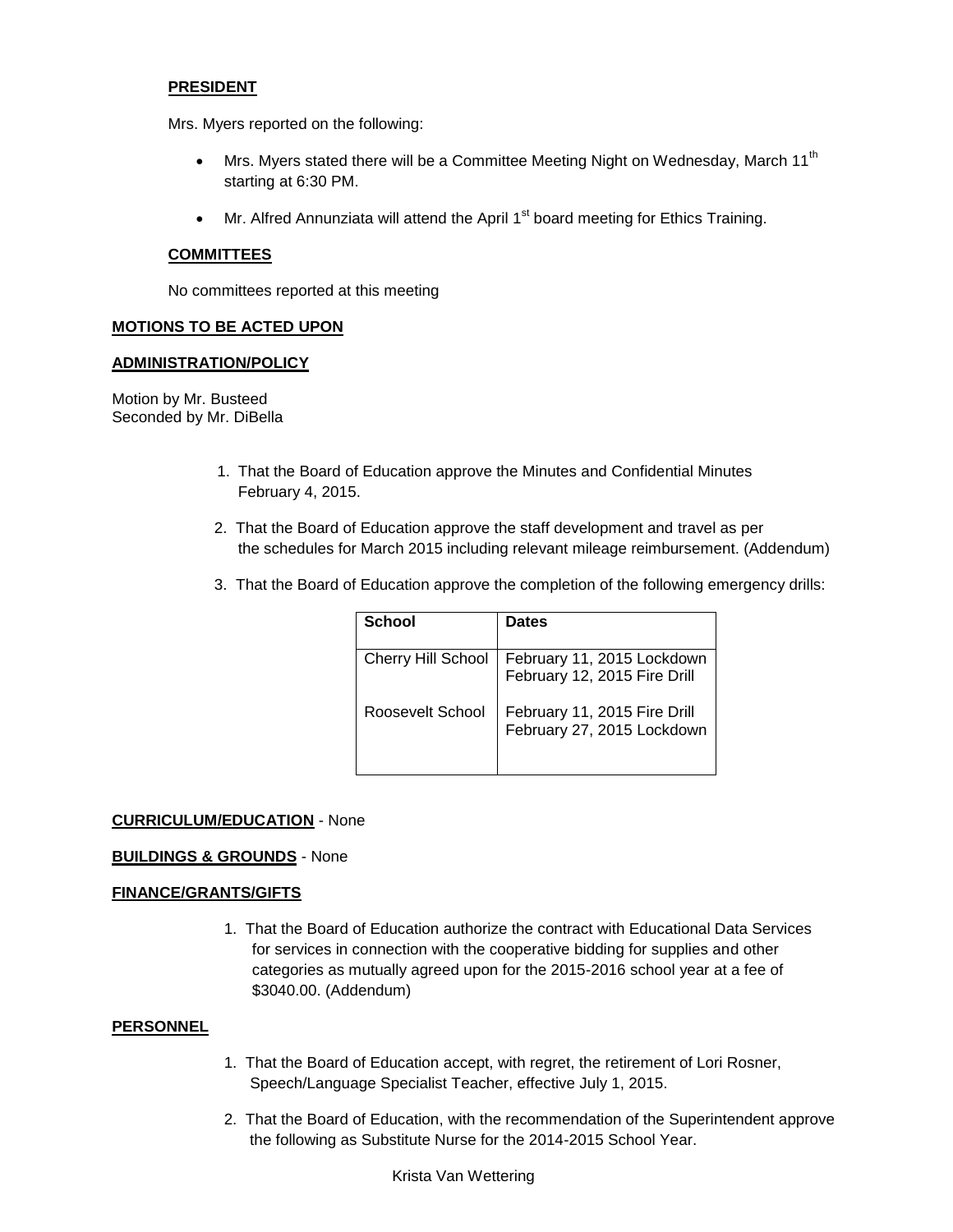3. That the Board of Education, with the recommendation of the Superintendent approve the following for one day a week for practicum experience to start on or about March 4, 2015 to May 29, 2015.

## Anjelica Frances Barone

4. That the Board of Education, with the recommendation of the Superintendent approve the following for Student Fieldwork to consist of observation for a maximum of 35 hours to commence on or about March 4, 2015 through May 29, 2015.

# Ashlie Brown-McMenam

5. That the Board of Education, with the recommendation of the Superintendent approve Melissa Dobroshi, Leave Replacement Teacher, effective on or about April 20, 2015, BA+30, Step 1-2.

# **RIVER EDGE SPECIAL EDUCATION** – None

# **REGION V ADMINISTRATION & TRANSPORTATION**

- 1. That the Board of Education approve the 2014-2015 Jointure Transportation Agreement between Region V (Host) and Watchung Hills Reg. H.S. B.O.E. (Joiner).
- 2. That the Board of Education approve the following Bid results from the February 11, 2015 Bid.

| Route # | <b>Transporter</b> | <b>Per Diem</b>   |
|---------|--------------------|-------------------|
| 2078    | Soliman Trans.     | \$160.00          |
| 2079    | Soliman Trans.     | \$160.00 (w/aide) |
| 2080    | Galaxia Express    | \$166.00 (w/aide) |
| 2081    | Ace Trans.         | \$166.00 (w/aide) |
| 2082    | Pro Trans.         | \$185.00 (w/aide) |
| 2083    | Calais             | \$212.00 (w/aide) |
| 2084    | EZ Ride            | \$170.00 (w/aide) |
| 2087    | Glorious Trans.    | \$168.00 (w/aide) |

3. That the Board of Education approve the following Renewal Contract for Ace Transportation.

| Route # | <b>Transporter</b>             | <b>Per Diem</b>    |
|---------|--------------------------------|--------------------|
| 1924    | Cornerstone Day School         | \$147.81           |
| 1928    | Building Bridges @ Cherry Hill | \$132.41 (w/aide)  |
| 1929    | SB Lodi/Robert Craig           | $$153.60$ (w/aide) |
| 1995    | <b>Alpine Learning Center</b>  | \$159.08 (w/aide)  |